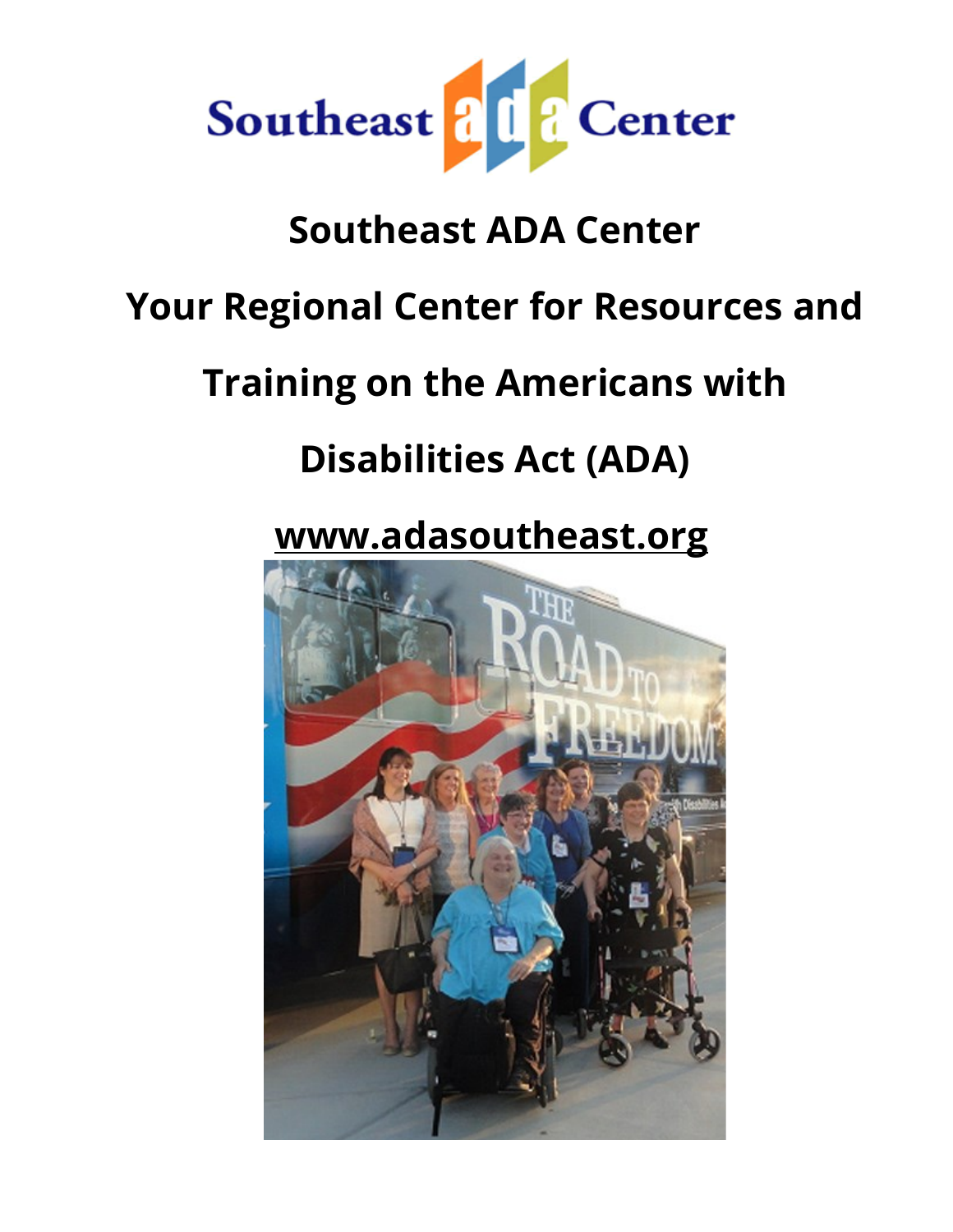# **Services We Offer**

Highly trained technical assistance specialists answer your questions about the ADA and other disability rights laws, including advice and information on what is required, who is covered, and how to work through ADA-related issues.



### **ANSWER YOUR QUESTIONS** Answer questions about the ADA by phone or email.



## **PROVIDE TRAINING**

Offer in-person, webinars, web courses, videos, podcasts, conferences, and multimedia.



## **MATERIALS DEVELOPMENT**

Provide accurate ADA materials and information.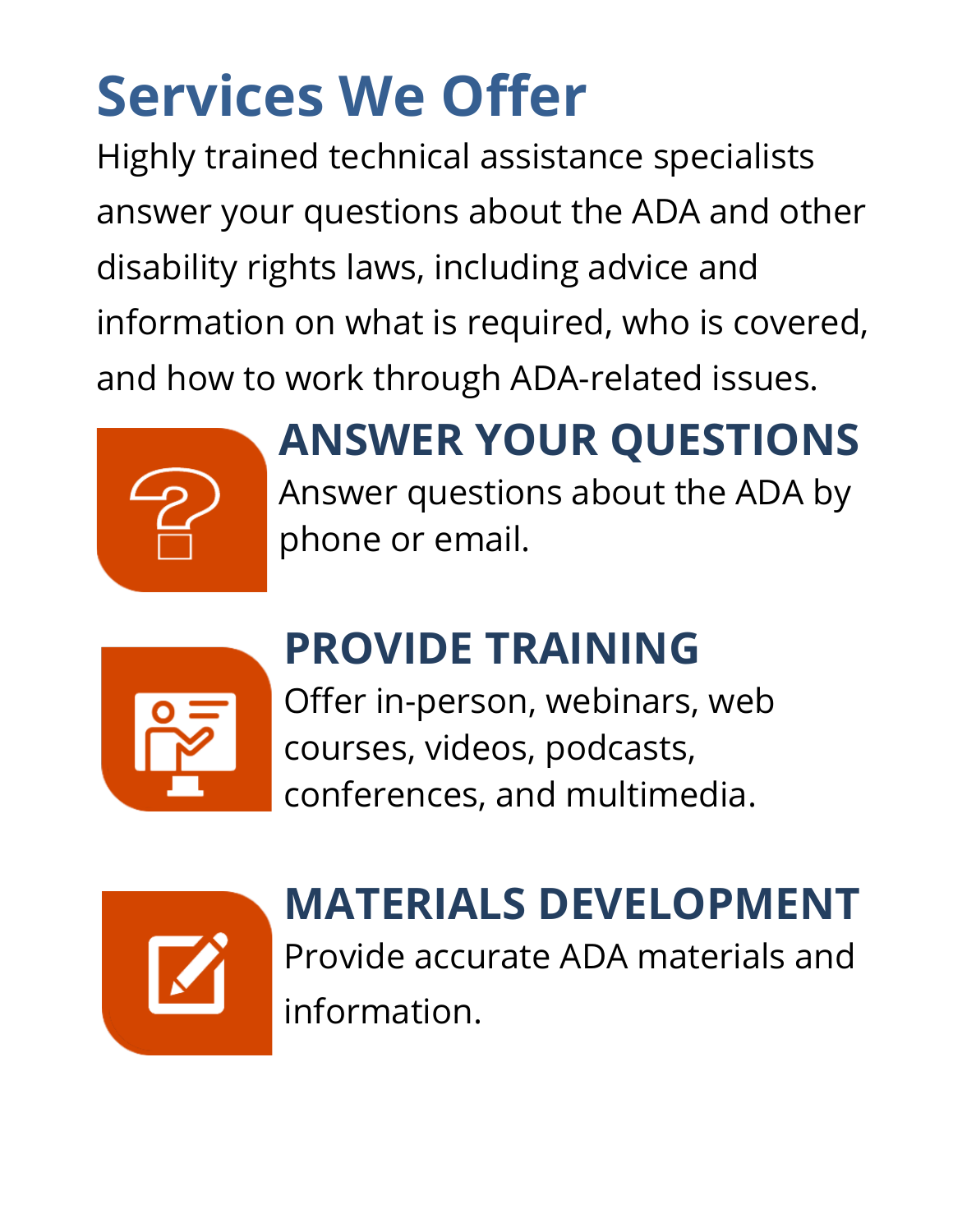

### **REFERRALS**

Referrals to regional and national experts for specialized assistance.



### **CREATE PARTNERSHIPS**

Partner with community organizations to teach about the ADA and other disability rights laws.



## **CONDUCT RESEARCH**

Research on the intersection of disability and race as it impacts three ADA-related issues: (a) employment,

(b) access to digital technology, (c) long and shortterm poverty.

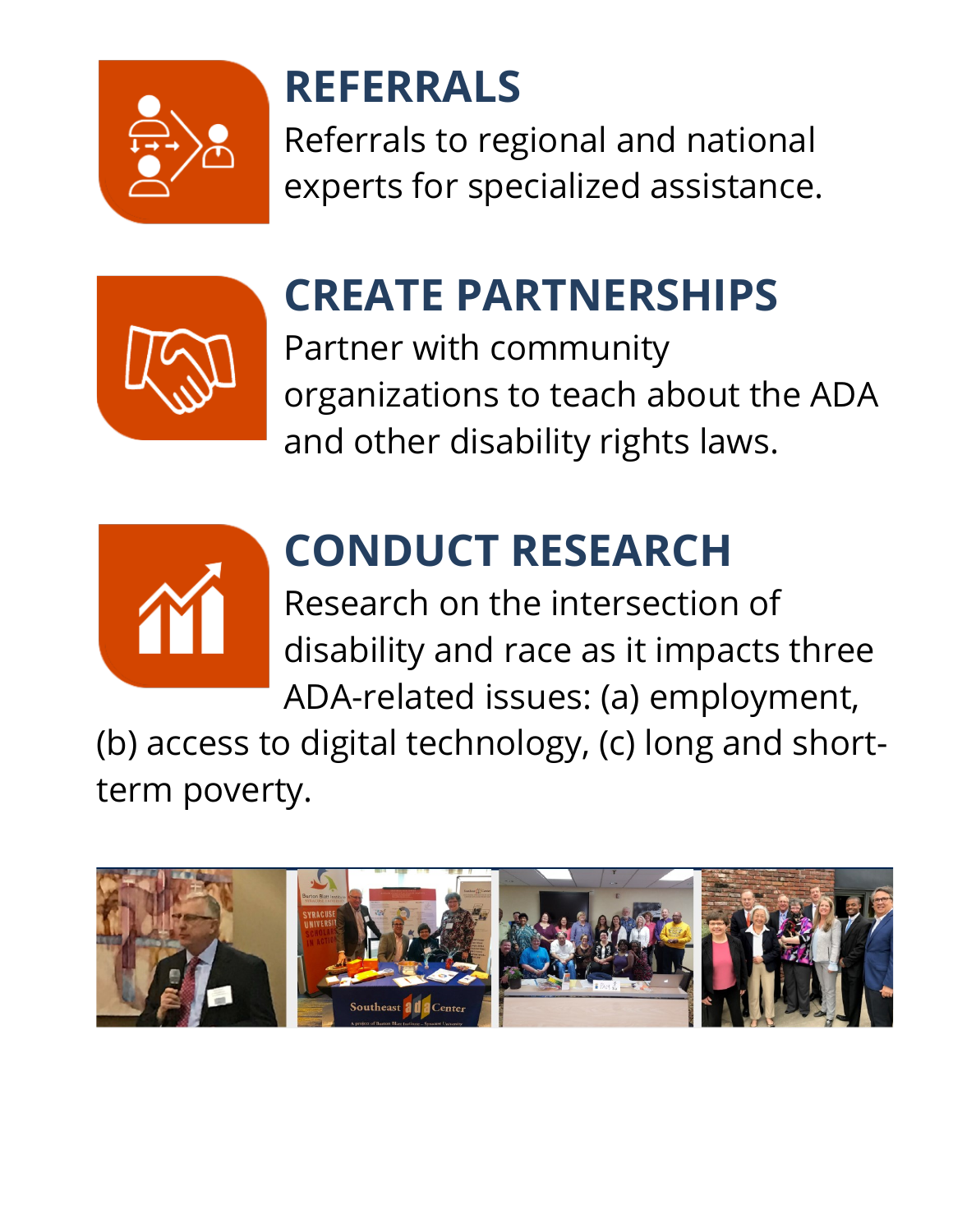## **Learn More About ADA**

- [Listen to ADA Live! Podcast](https://adalive.org/) adalive.org
- **Listen to [Disability](https://disabilityrightstoday.org/) Rights Today** [Podcast](https://disabilityrightstoday.org/) disabilityrightstoday.org
- [Subscribe](https://adasoutheast.org/newsletter/) to our E-mail List adasoutheast.org/newsletter
- [Take an ADA Web Course](https://courses.myadalearning.org/courses) courses.myadalearning.org

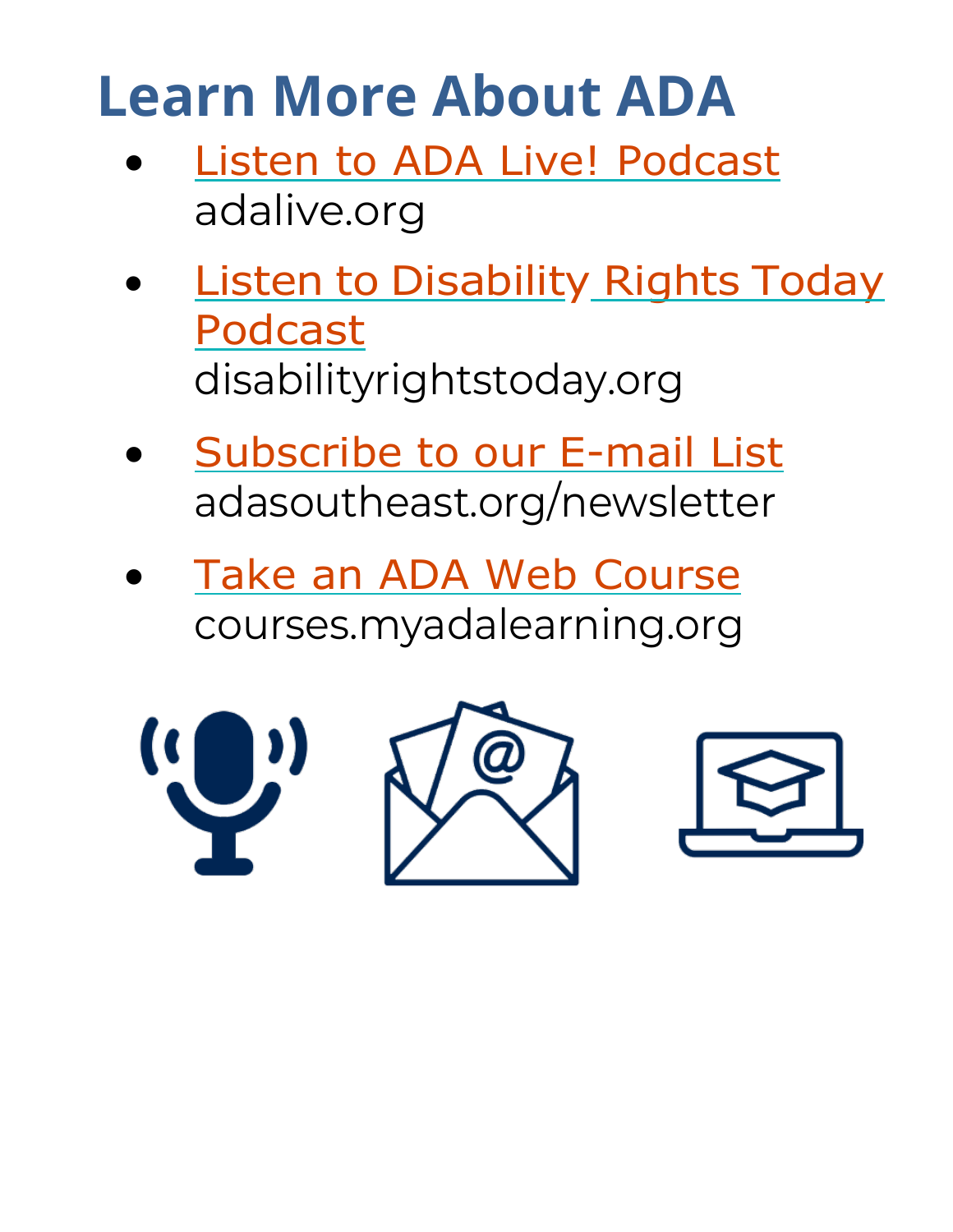# **Our Mission**

- Help you understand what the ADA means and how it affects our lives.
- Explain how to apply the ADA and use best practices in the situation.
- Encourage partnerships with government, business, and disability communities to work together, increase access, and move closer to the goals of the ADA.

**The Southeast ADA Center is a project of the Burton Blatt Institute at Syracuse University**



**Burton Blatt Institute SYRACUSE UNIVERSITY**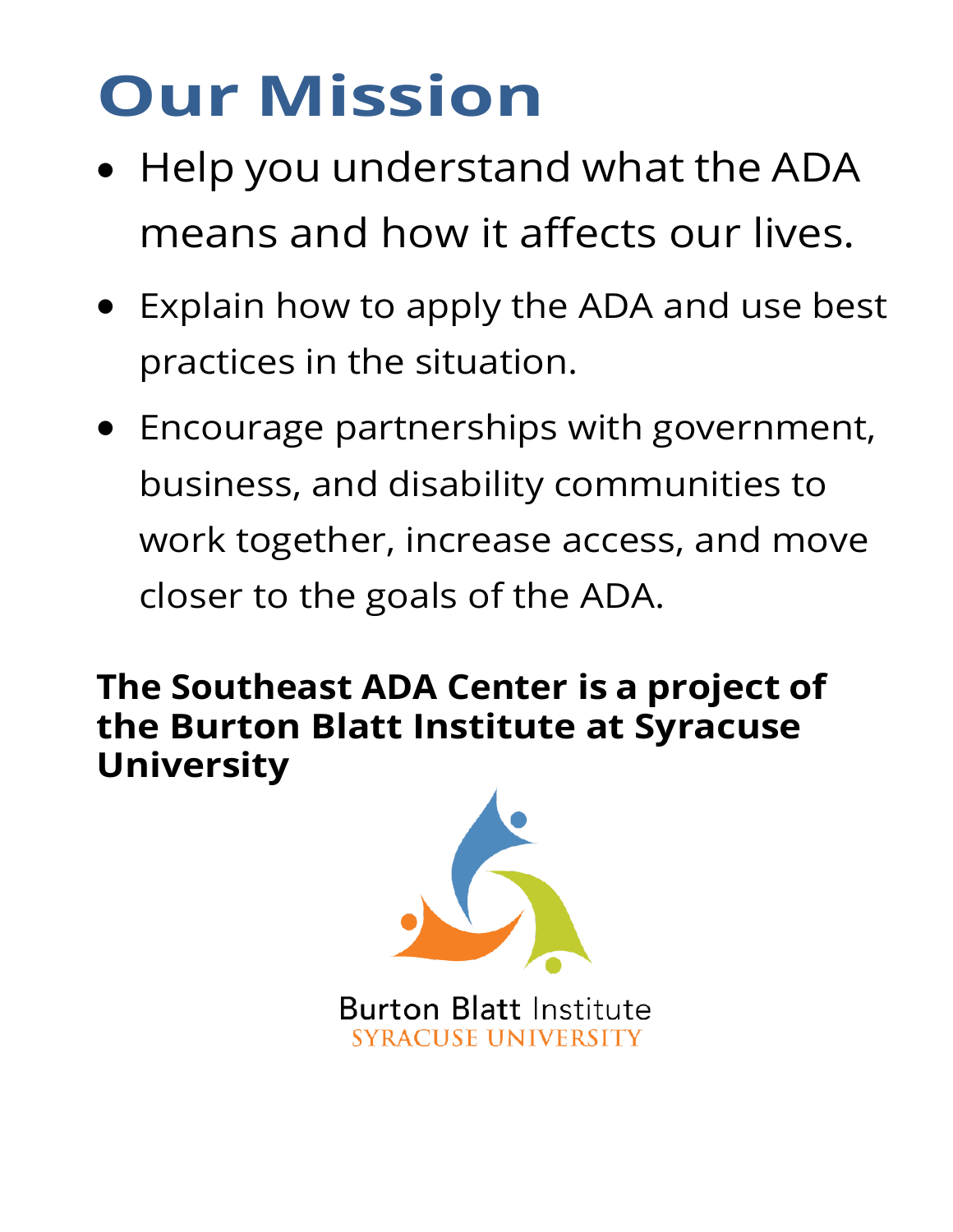# **About Us**

The Southeast ADA Center is one of 10 regional centers in the ADA National Network. We provide information, guidance and training on the rights and responsibilities businesses, employers, government agencies and people with disabilities have under the Americans with Disabilities Act (ADA).



"This historic civil rights legislation seeks to end the unjustified segregation and exclusion of persons with disabilities from the mainstream of American life."

-Bob Dole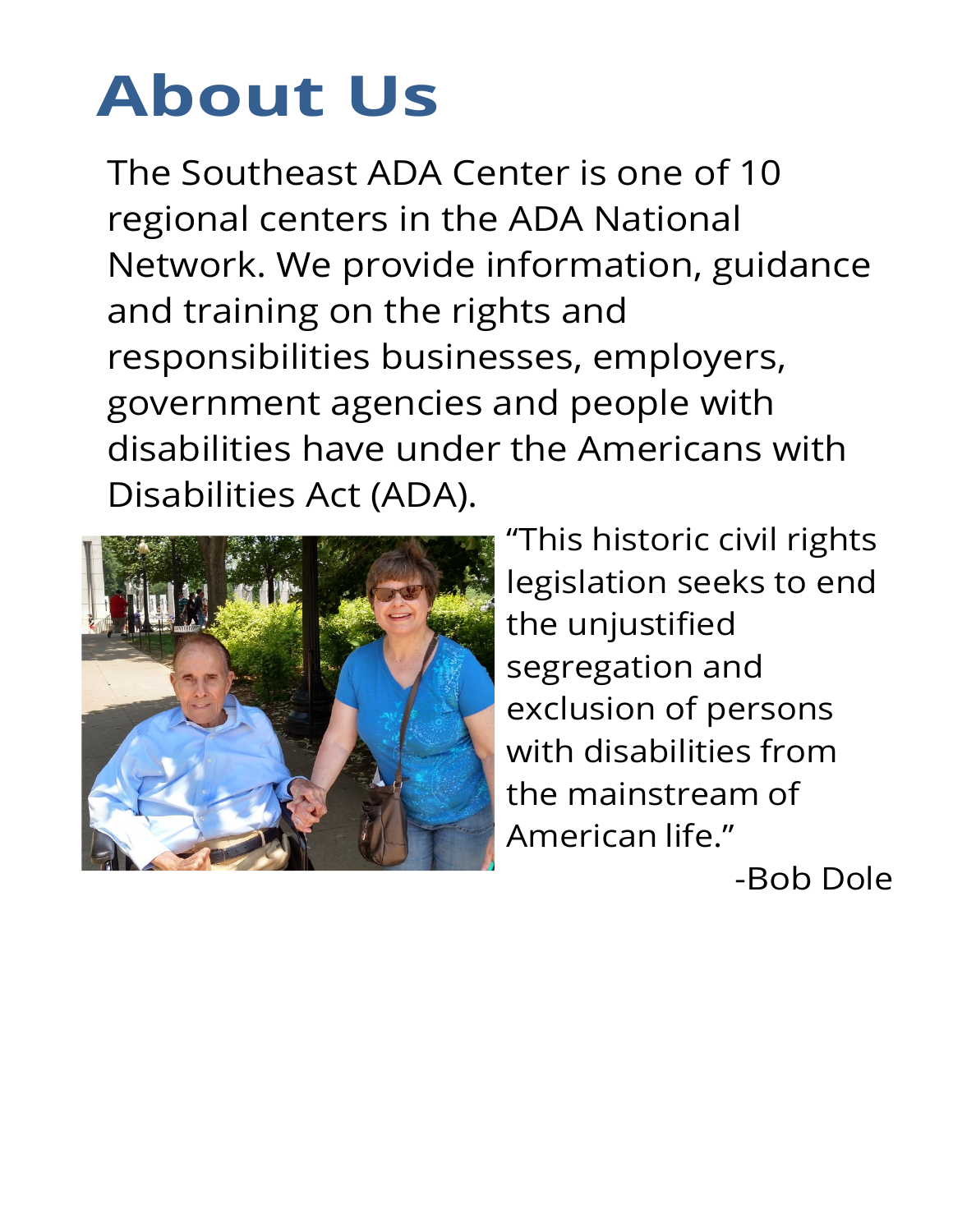# **Follow. Connect. Share.**

[Facebook](https://www.facebook.com/southeastadacenter) @southeastadacenter



**[Twitter](https://twitter.com/adasoutheast)** @ADAsoutheast



**[Instagram](https://www.instagram.com/southeastada/)** southeastada



**[LinkedIn](https://www.linkedin.com/company/southeast-ada-center)** southeast-ada-center

[YouTube](http://www.youtube.com/user/DBTACSoutheastADA) DBTACSoutheastADA